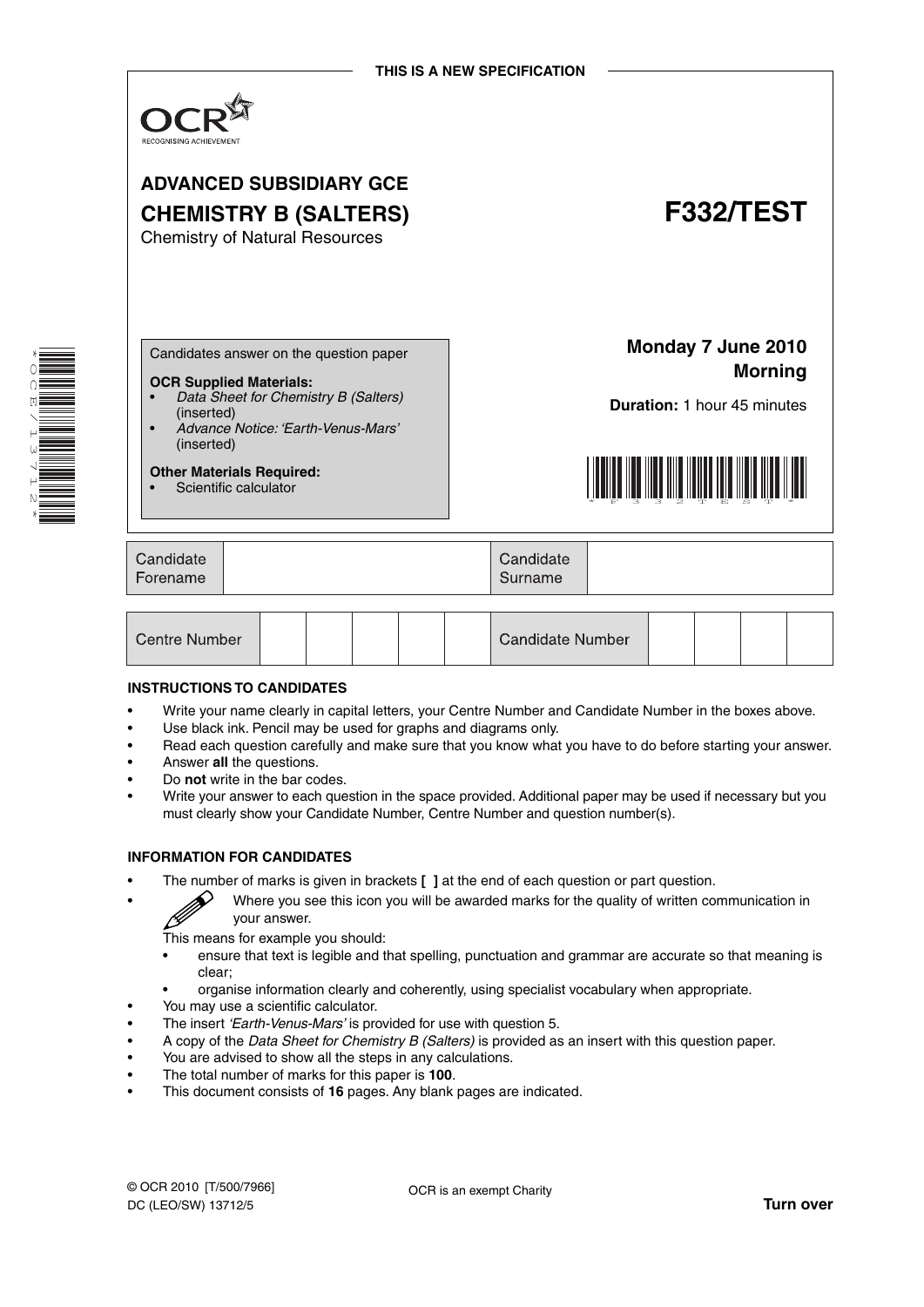**2**

### Answer **all** the questions.

- **1** Iodine can be extracted from some types of seaweed which have taken up iodine compounds from the seawater. Iodine is present in seawater, as both iodide, I<sup>-</sup>, and iodate, IO<sub>3</sub><sup>-</sup>, ions.
- (a) Give the oxidation state of iodine in  $I^-$  and  $IO_3^-$ .

<sup>I</sup>– ................................................................ IO3 – ................................................................ **[2]**

 **(b)** Iodate ions can be converted to iodide ions by reacting them with a solution of sulfur dioxide. The reaction that occurs is represented by **equation 1.1**.

> $IO_3^- + 3SO_2 + 3H_2O \rightarrow 6H^+ + 3SO_4^{2-} + I$ – **equation 1.1**

 **(i)** Which element has been oxidised in the reaction represented by **equation 1.1**?

.................................................................................................................................... **[1]**

**(ii)** A solution contains  $IO_{3}^-$  ions at a concentration of 0.15 mol dm<sup>-3</sup>. Calculate the concentration of IO<sub>3</sub><sup> $-$ </sup> ions in the solution in g dm<sup>-3</sup>. Give your answer to **two** significant figures.

 $M_r$ : IO<sub>3</sub><sup>-</sup>, 174.9

concentration = ............................................. g dm–3 **[2]**

**[2]**

 **(iii) Equation 1.2** is the incomplete half-equation for the conversion of iodate ions to iodide ions. Complete and balance **equation 1.2**.

> $IO<sub>3</sub><sup>-</sup> + ... + II<sup>+</sup> + ... + I<sup>-</sup>$ – + 3H2O **equation 1.2 [2]**

- **(c)** When silver nitrate solution is added to a solution containing iodide ions, a reaction occurs.
	- **(i)** What would be **seen** when this reaction occurs?

 ........................................................................................................................................... .................................................................................................................................... **[2]**

 **(ii)** Write the ionic equation for the reaction, including state symbols.

 $\rightarrow$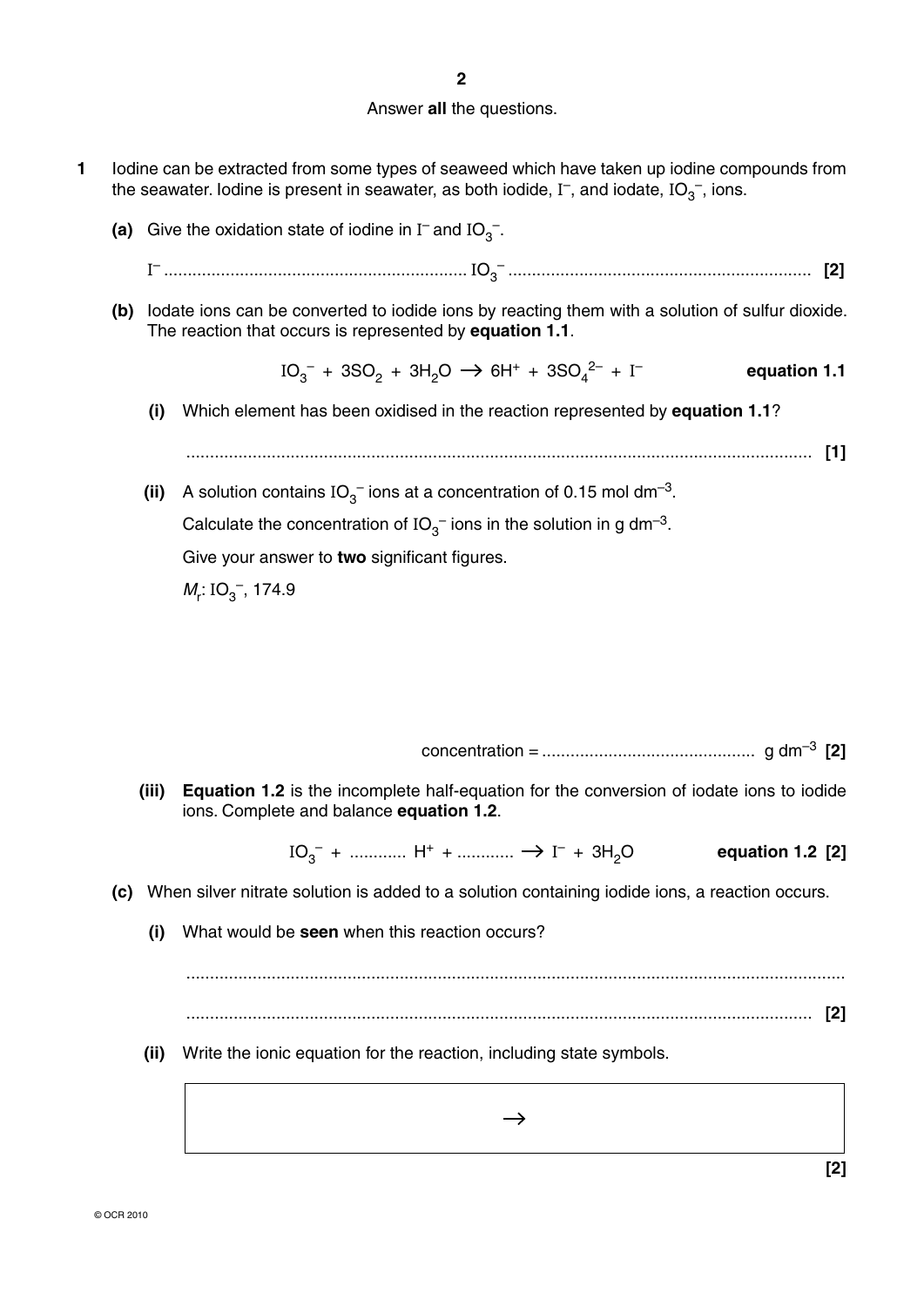(d) lodine,  $I_2$ , can be obtained by burning seaweed. The intermolecular bond between the iodine molecules is instantaneous dipole-induced dipole.

Explain how this type of intermolecular bond forms.

(e) lodine and chlorine are both members of the halogen group. (i) Write the electron configuration for chlorine in terms of s and p sub-shells. Write the electron configuration for the highest energy sub-shell for iodine.  $(ii)$ (For example, for lead it would be 6p<sup>2</sup>). (iii) Chlorine atoms are more readily reduced than iodine atoms. State what is meant by reduction in terms of electrons. (iv) Using your answers to (i), (ii) and (iii), suggest why chlorine atoms are more readily reduced than jodine atoms. 

[Total: 20]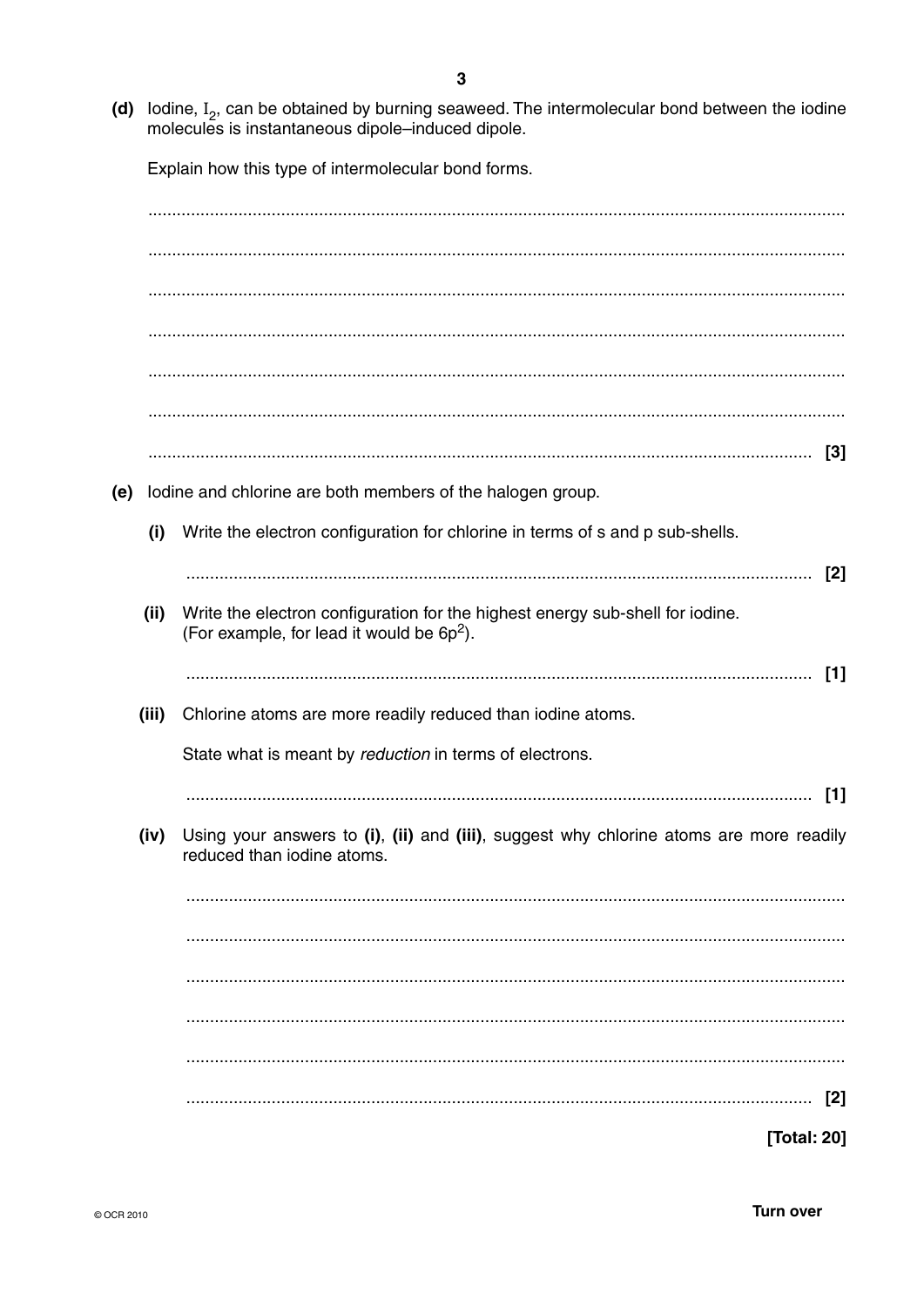**2** Rose oil, which is extracted from rose petals to use in perfumes, consists of a mixture of chemicals. The skeletal formulae of two of the chemicals, citronellol and geraniol, are shown below.



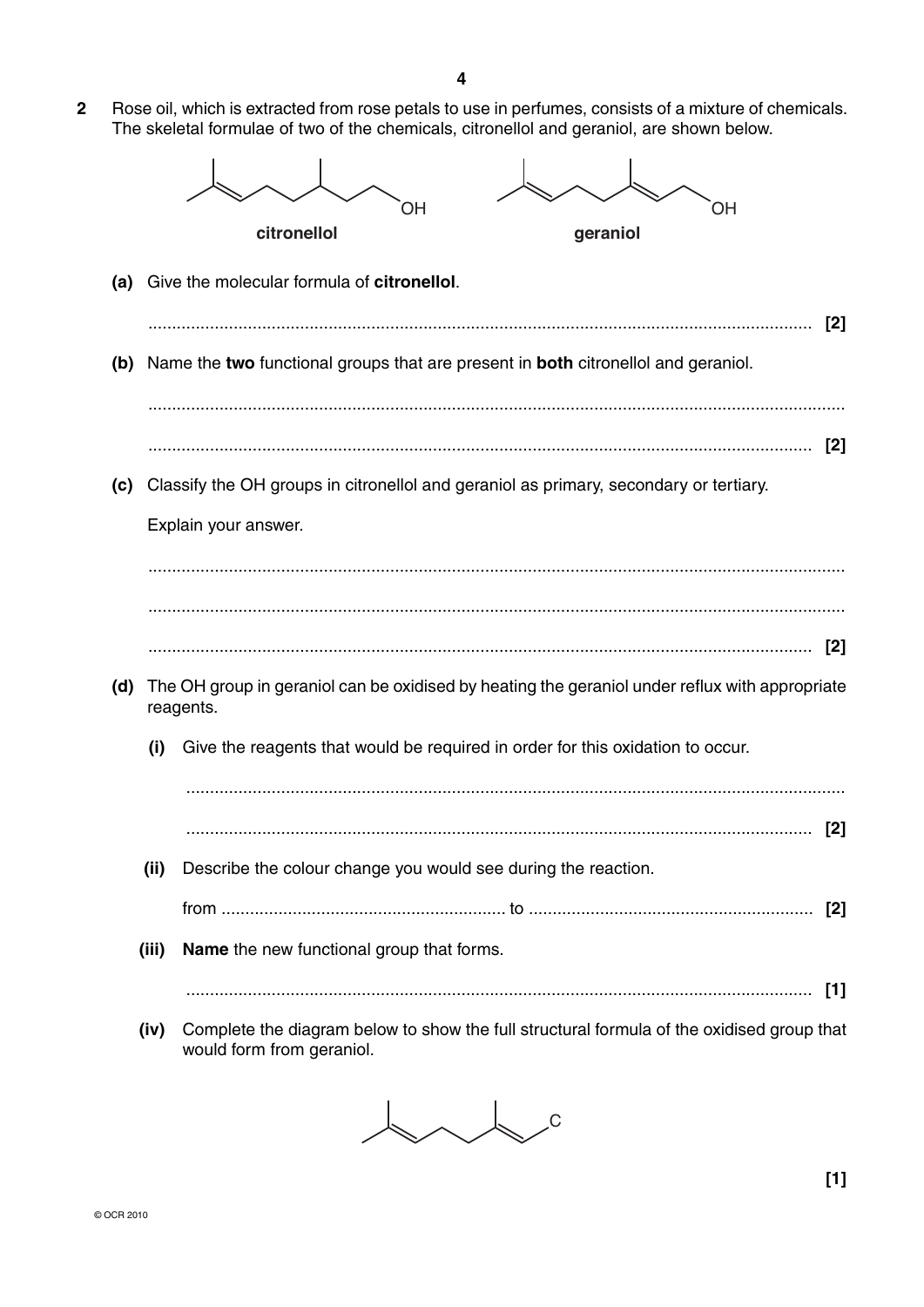**(e)** Geraniol can exhibit *E/Z* isomerism due to the structure of the molecule around the C=C nearest to the OH group. One isomer is shown below.



 **(i)** Draw the skeletal formula of the other isomer.

**[2]**

 **(ii)** Explain why there are no *E/Z* isomers arising from the C=C at the other end of the molecule.

 ........................................................................................................................................... .................................................................................................................................... **[1]**

...........................................................................................................................................

- **(f)** A student adds bromine water drop by drop to  $1 \text{ cm}^3$  of geraniol in a test tube. The tube is shaken after each addition. The addition of bromine water is continued until no further change occurs. In a second experiment, the student repeats the process with an equal volume of citronellol.
	- **(i)** Describe and explain the **similarities** the student would observe between the two experiments.

 ........................................................................................................................................... ........................................................................................................................................... ........................................................................................................................................... .................................................................................................................................... **[3]**

 **(ii)** Describe and explain the **difference** the student would observe between the two experiments.

 ........................................................................................................................................... ........................................................................................................................................... .................................................................................................................................... **[2]**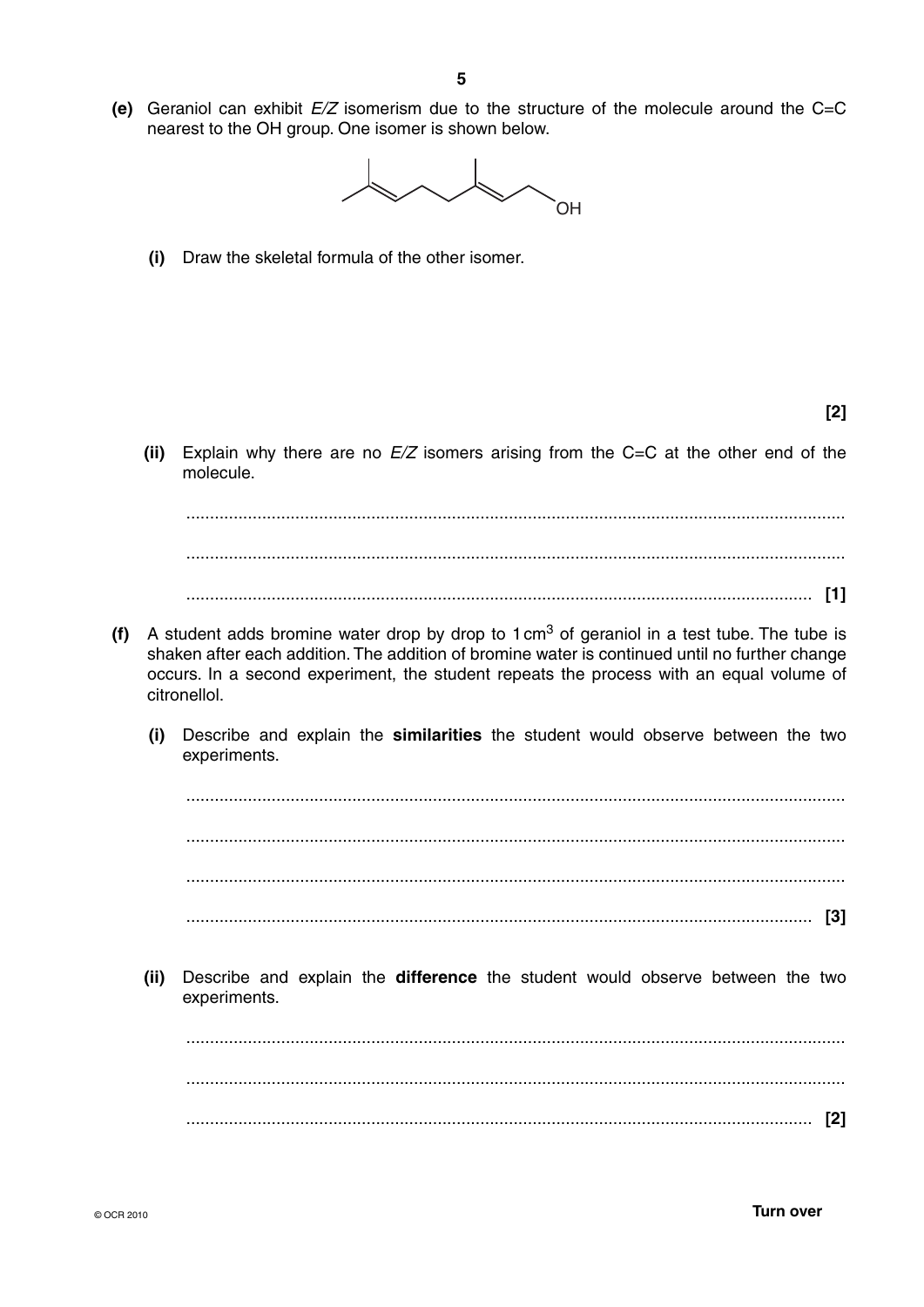

 **(iii)** Give the **skeletal** formula of the product that forms from the reaction of geraniol with bromine.

**[2]**

 **(iv)** Classify the reaction of bromine with citronellol by underlining **two** words from the following list.

| $[2]$       | substitution | nucleophilic radical | electrophilic | addition |  |
|-------------|--------------|----------------------|---------------|----------|--|
| [Total: 24] |              |                      |               |          |  |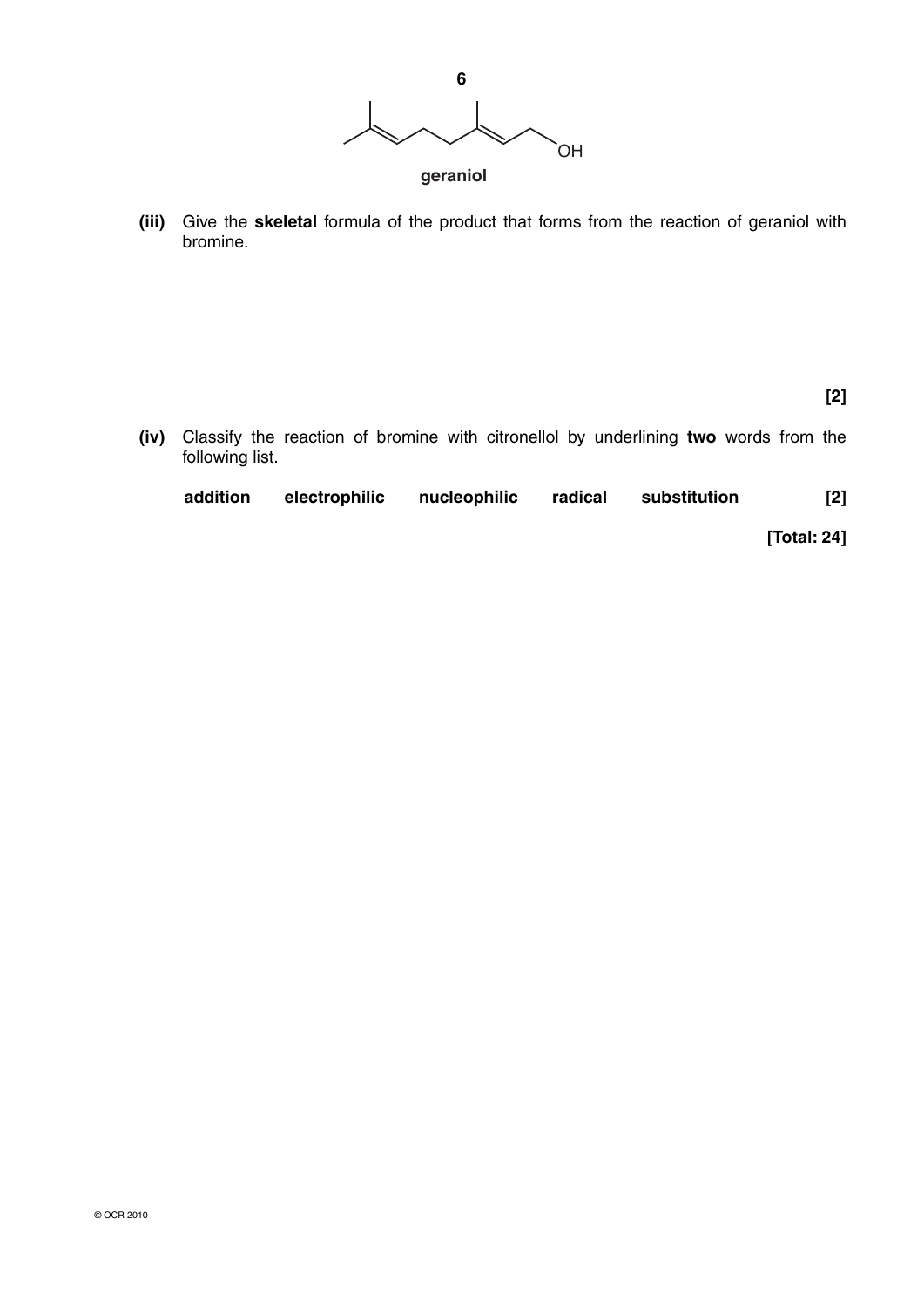|       | $N_2$ + 4O <sub>2</sub> $\rightarrow$ 2NO + 2O <sub>3</sub>                                               | equation 3.1 |
|-------|-----------------------------------------------------------------------------------------------------------|--------------|
|       | $NO + O_3 \rightarrow NO_2 + O_2$                                                                         | equation 3.2 |
|       | $NO2 + O \rightarrow NO + O2$                                                                             | equation 3.3 |
|       | $NO2 + OH \rightarrow HNO3$                                                                               | equation 3.4 |
| (a)   | The reactions represented by <b>equations 3.1</b> and 3.2 involve the formation of oxides of<br>nitrogen. |              |
|       | Give an example of a human activity that gives rise to oxides of nitrogen.                                |              |
|       |                                                                                                           |              |
|       |                                                                                                           |              |
|       | (b) Some of the species involved in the reactions shown in the equations above are radicals.              |              |
| (i)   | Circle one substance in the list below that represents the formula of a radical.                          |              |
|       | HNO <sub>3</sub><br><b>NO</b><br>$N_{2}$                                                                  | $[1]$        |
| (ii)  | Explain your answer to (i).                                                                               |              |
|       |                                                                                                           |              |
|       |                                                                                                           |              |
| (iii) | $NO2$ and OH are also radicals. Give the name that is used to describe the type of radical                |              |
|       | reaction illustrated by equation 3.4.                                                                     |              |
|       |                                                                                                           | $[1]$        |
| (c)   | The reaction represented by <b>equation 3.4</b> has a low activation enthalpy.                            |              |
| (i)   | Suggest why this reaction has a low activation enthalpy.                                                  |              |
|       |                                                                                                           |              |
|       |                                                                                                           | $[1]$        |
| (iii) | Suggest why, even though this reaction has a low activation enthalpy, it still occurs slowly              |              |
|       | in the atmosphere.                                                                                        |              |
|       |                                                                                                           |              |

.................................................................................................................................... **[1]**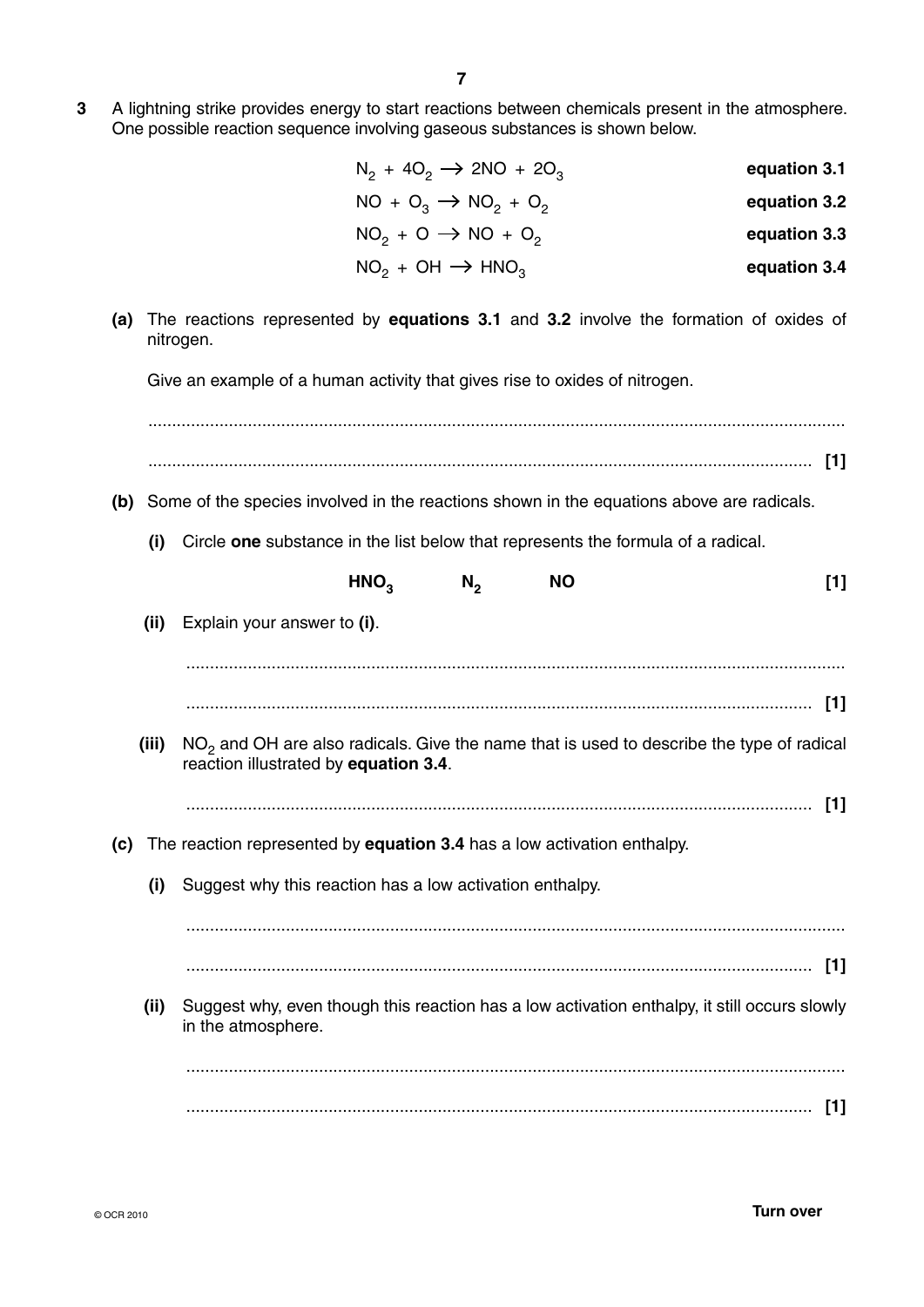$(iii)$ Describe and explain how the rate of a reaction varies under different temperature conditions.



In your answer, you should make clear how the points you make are linked to one another.

(d) Equations 3.2 and 3.3 represent the process in which NO reacts with ozone in the stratosphere.

| $NO + O_3 \rightarrow NO_2 + O_2$ | equation 3.2 |
|-----------------------------------|--------------|
| $NO2 + O \rightarrow NO + O2$     | equation 3.3 |

(i) Combine equations 3.2 and 3.3 to produce the overall equation for the process.

 $[1]$ 

Explain how equations 3.2 and 3.3 show that NO could be a catalyst for the breakdown  $(ii)$ of ozone. (iii) In this process NO is a homogeneous catalyst. Explain what is meant by the term homogeneous.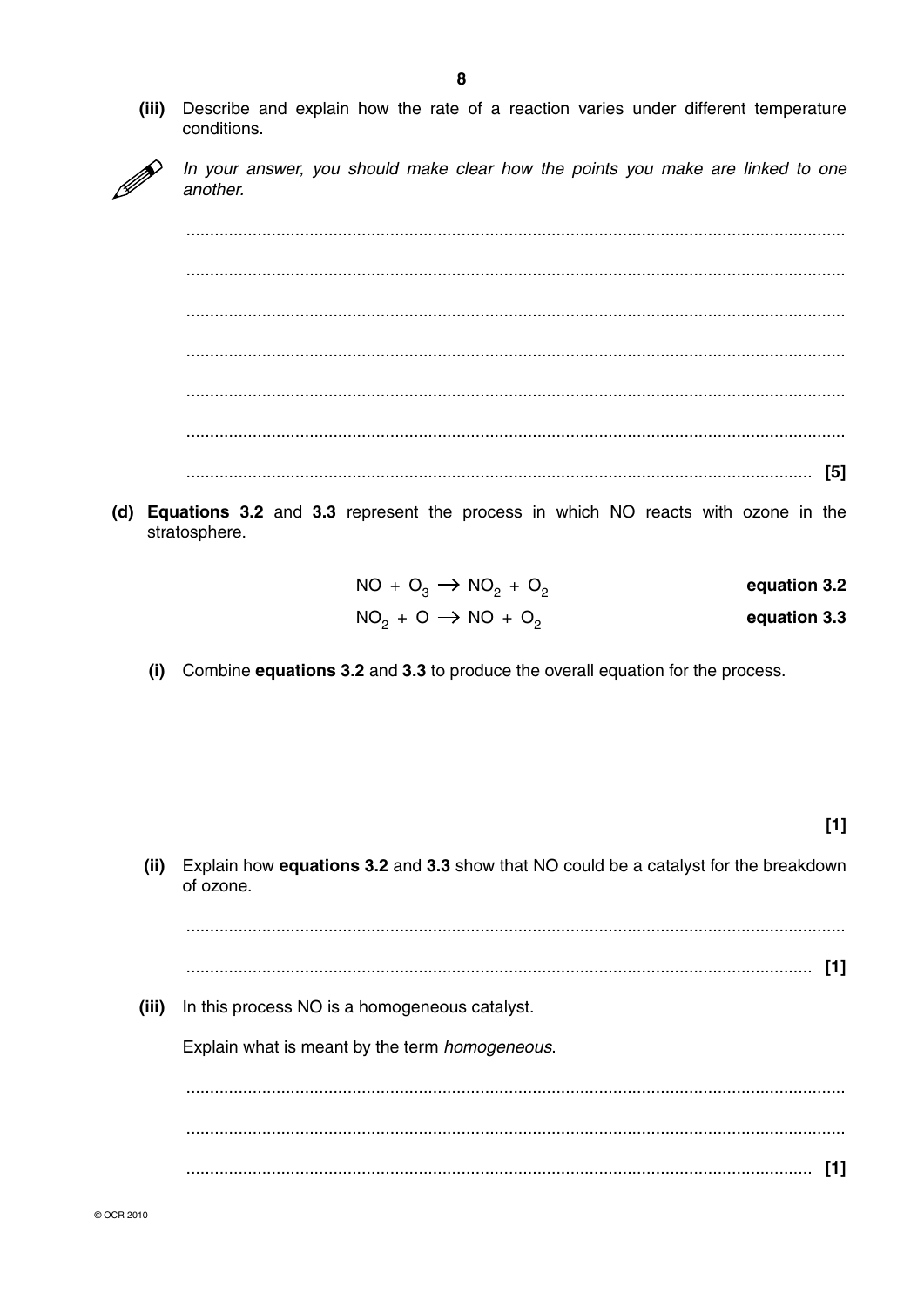|             | Explain why a reaction is faster in the presence of a catalyst.    | (iv) |     |
|-------------|--------------------------------------------------------------------|------|-----|
|             |                                                                    |      |     |
|             |                                                                    |      |     |
| $[2]$       |                                                                    |      |     |
|             | Ozone is present in both the stratosphere and the troposphere.     |      | (e) |
|             | Explain how the presence of ozone in the stratosphere benefits us. | (i)  |     |
|             |                                                                    |      |     |
|             |                                                                    |      |     |
|             |                                                                    |      |     |
|             |                                                                    |      |     |
| [3]         |                                                                    |      |     |
|             | Give one disadvantage of a build-up of tropospheric ozone.         | (ii) |     |
| $[1]$       |                                                                    |      |     |
| [Total: 20] |                                                                    |      |     |
|             |                                                                    |      |     |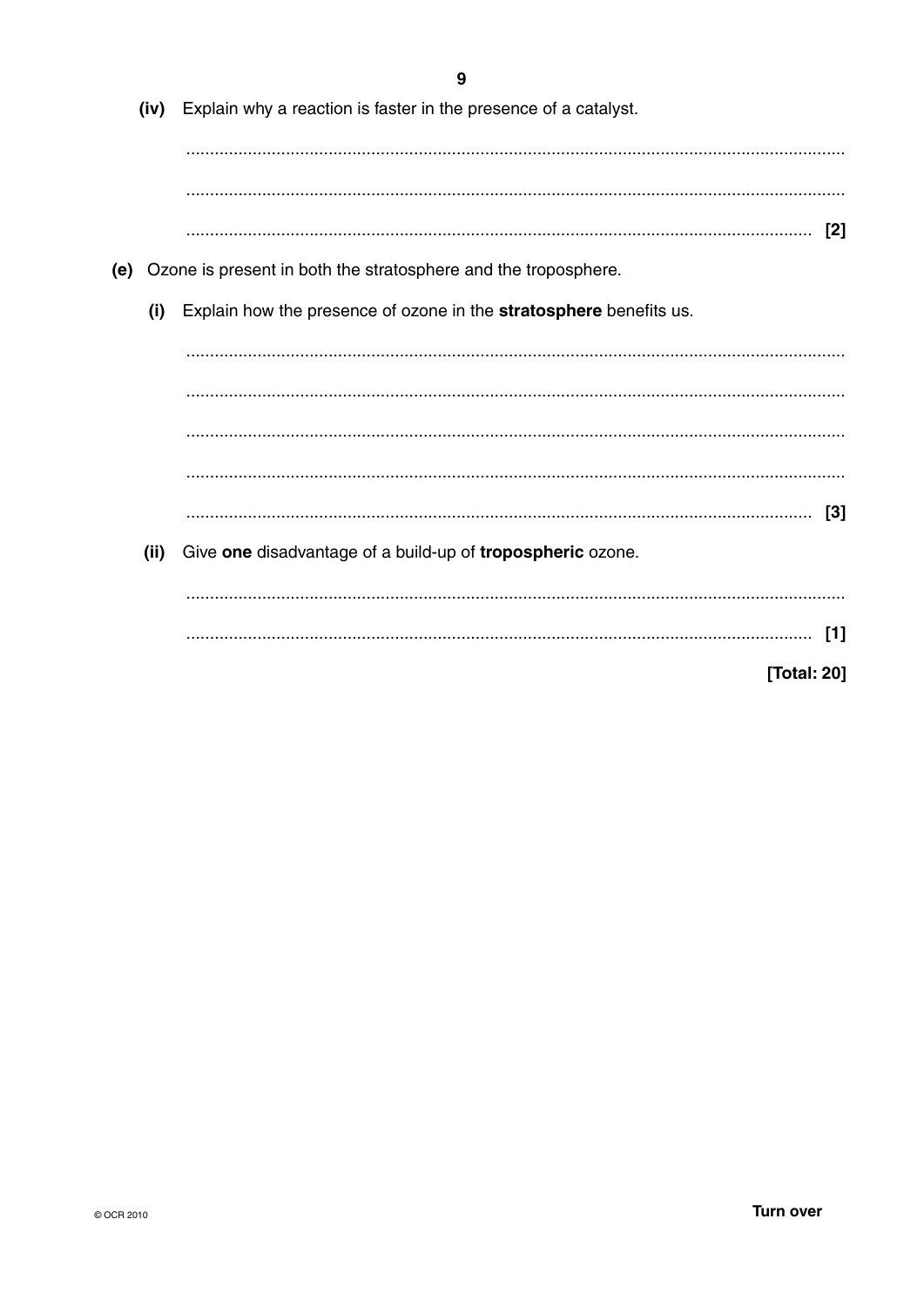- **4** Chlorofluorocarbons, CFCs, have been used for a variety of applications, including as blowing agents for plastics. Since the discovery that CFCs cause environmental damage, alternative compounds have been used.
	- **(a)** The table below gives data for some compounds that could be used in place of CFCs. ODP is the Ozone Depletion Potential.

| compound | formula           | boiling point /K | flammable | <b>ODP</b> | price     |
|----------|-------------------|------------------|-----------|------------|-----------|
| A        | CFCl <sub>3</sub> | 297              | no        | 1.0        | medium    |
| в        | $CF_2Cl_2$        | 243              | no        | 1.0        | medium    |
| C        | $CF_3CCl_2H$      | 302              | no        | 0.02       | high      |
| D        | $CF_3CH_2F$       | 247              | no        | 0.0        | very high |
| E        | $CH_3CH_2CH_3$    | 231              | yes       | 0.0        | low       |

 **(i)** Give the systematic name of **compound D**.

.................................................................................................................................... **[2]**

 **(ii)** CFCs were used as blowing agents for plastics like expanded polystyrene. The CFC was incorporated into the plastic as it was being produced. The CFC vaporised during the polymerisation reaction, so it 'blew' tiny bubbles in the plastic.

Use data from the table to suggest **one** advantage and **one** disadvantage of **compound C** as a replacement for **compound A** as a blowing agent.

advantage: ......................................................................................................................... ........................................................................................................................................... disadvantage: ....................................................................................................................

- ...................................................................................................................................... **[2]**
- **(iii)** Chemicals used as refrigerants need to be volatile. **Compound B** has been used as a refrigerant because it has a suitable volatility.

Suggest from the list in the table, **one** substance of similar volatility to be a suitable replacement for **compound B** as a refrigerant.

.................................................................................................................................... **[1]**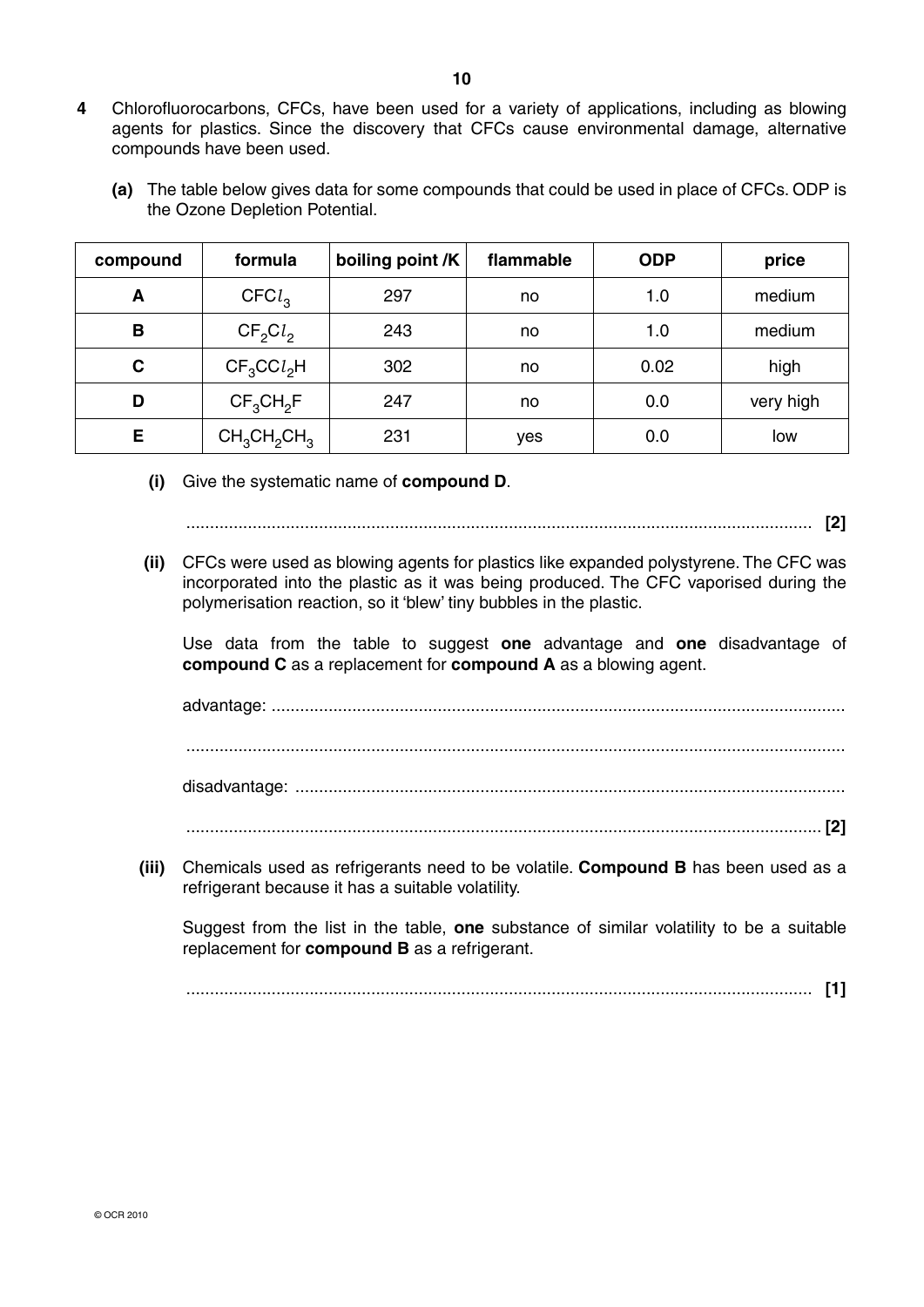**(b)** A student decided to make the halogenoalkane 1-bromobutane,  $C_4H_9Br$ , by reacting butan-1-ol,  $C_4H_9OH$ , with hydrobromic acid.

$$
C_4H_9OH + HBr \longrightarrow C_4H_9Br + H_2O
$$

The student wanted to make at least 5 g of 1-bromobutane. Research shows that the reaction typically produces a 45% yield.

 **(i)** Calculate the relative molecular masses of butan-1-ol and 1-bromobutane.

 $M_{\rm r}$ : C4H9OH = ........................................................  $M_{\rm r}$ : C4H9Br = ........................................................ **[1]**

 **(ii)** Calculate the mass of butan-1-ol that would be needed to produce 5.0 g of 1-bromobutane if the reaction produces a 100% yield.

mass of butan-1-ol = ...................................................... g **[2]**

 **(iii)** Calculate the mass of butan-1-ol that would be needed to produce 5.0 g of 1-bromobutane if the reaction produces a 45% yield.

mass of butan-1-ol = ...................................................... g **[1]**

| (c) |      | The reaction was carried out by heating the mixture of butan-1-ol and hydrobromic acid under<br>reflux for 30 minutes. |  |
|-----|------|------------------------------------------------------------------------------------------------------------------------|--|
|     | (i)  | Describe how you would carry out the process of heating under reflux in the laboratory.                                |  |
|     |      |                                                                                                                        |  |
|     | (ii) | Suggest two reasons why heating under reflux is used for this reaction.                                                |  |
|     |      |                                                                                                                        |  |
|     |      |                                                                                                                        |  |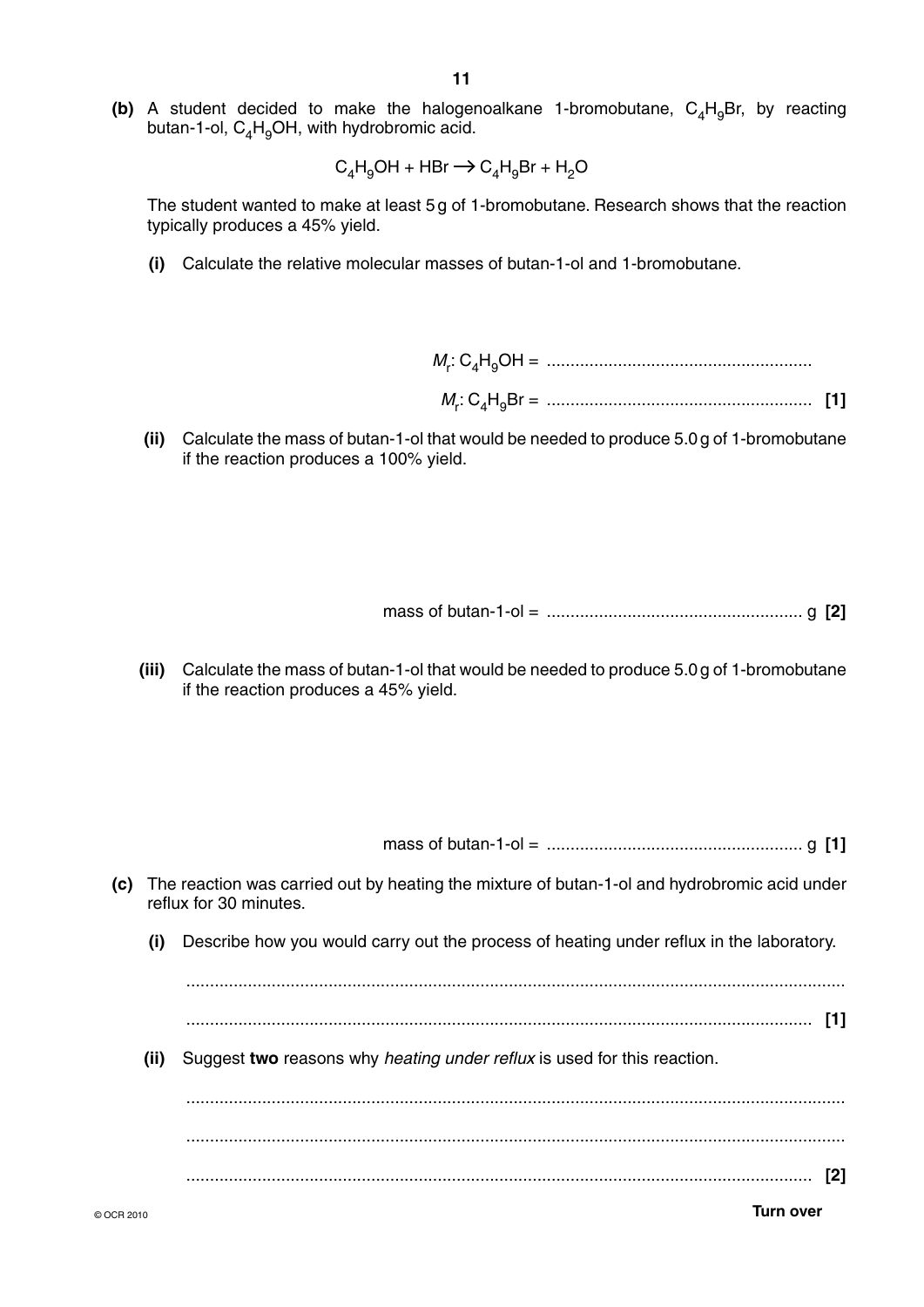- **(d)** After heating under reflux, the mixture was allowed to cool. The 1-bromobutane was separated from the mixture and dried. 1-Bromobutane is a liquid that is more dense than water and immiscible in water.
	- **(i)** Describe how the 1-bromobutane layer can be separated from the aqueous layer.

| (ii)  | Give the name of a suitable drying agent for the 1-bromobutane. |
|-------|-----------------------------------------------------------------|
|       |                                                                 |
|       | [1]                                                             |
| (iii) | The 1-bromobutane is contaminated with another organic liquid.  |
|       | Name the process you would use to separate these two liquids.   |
|       | [1]                                                             |
|       | [Total: 16]                                                     |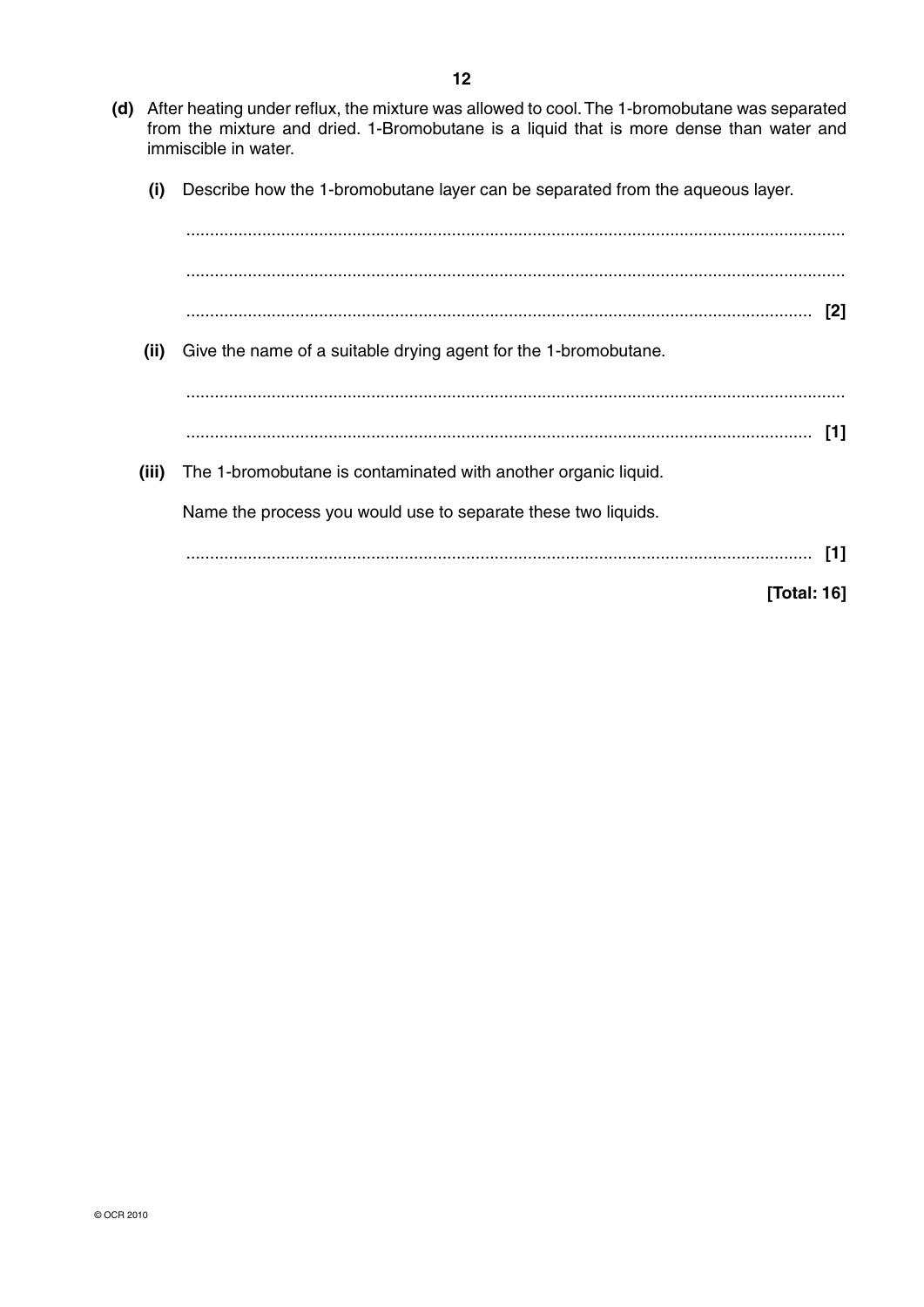- 5 This question is based on the Advance Notice article 'Earth-Venus-Mars' which is provided as an insert to this paper.
	- (a) Explain what is meant by *ultraviolet dissociation* of a molecule and how it occurs. Give an example from the article to support your explanation. Name the type of bond fission that is occurring.



In your answer, you should use appropriate technical terms, spelled correctly.

(b) Calculate how many times as much nitrogen gas there is near the surface of Venus than there is near the surface of the Earth.

(c) The article says that, on Venus, some of the carbon dioxide was 'baked out of the rocks'.

Suggest an explanation, in chemical terms, of the meaning of 'baking carbon dioxide out of the rocks'.

(d) Explain how carbon dioxide in the atmosphere absorbs infrared radiation.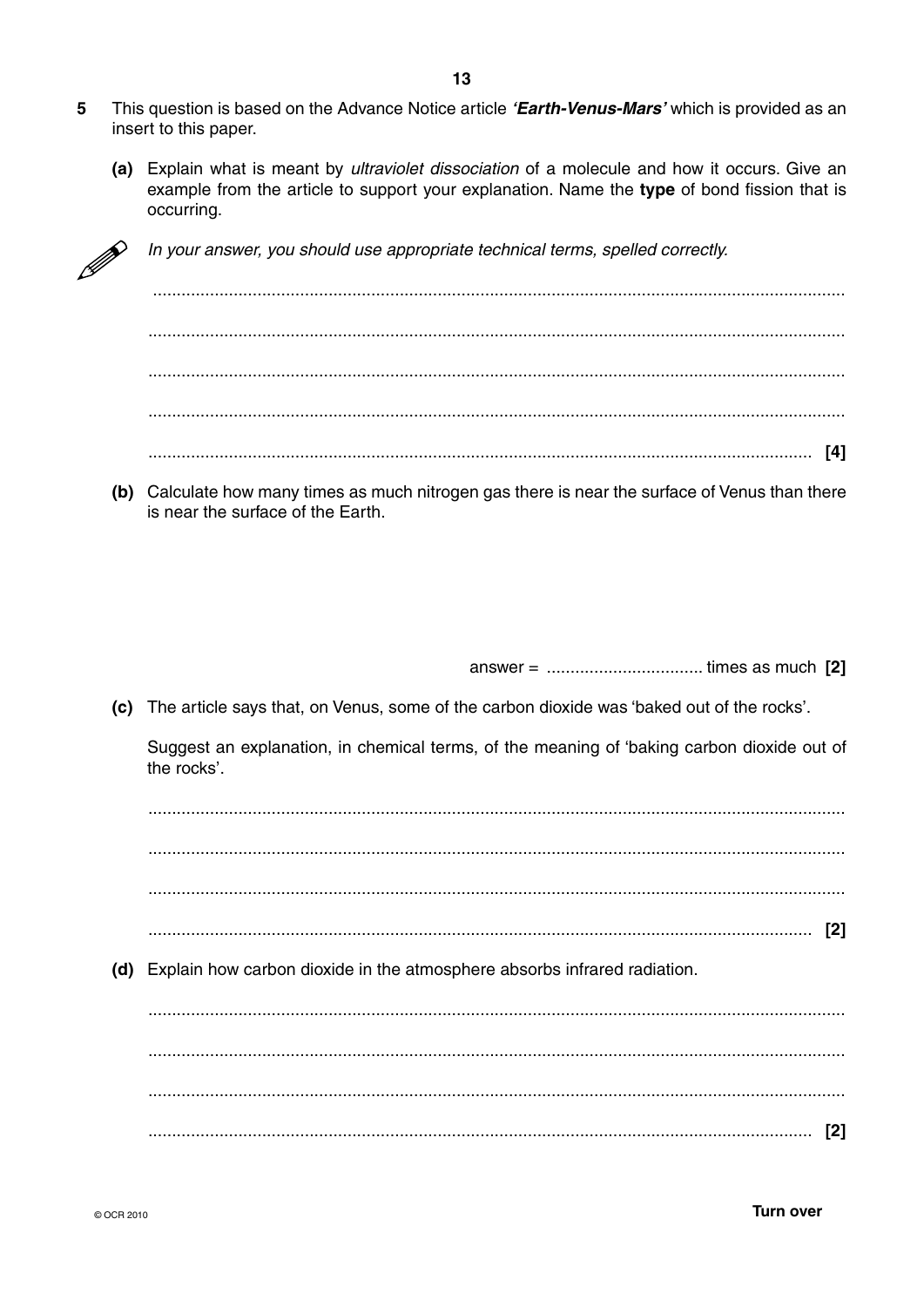**(e)** Infrared spectroscopy can be used to show that a sample of air contains water vapour.

Suggest what the main feature of the infrared spectrum of water would be, giving an appropriate wavenumber range.

 ................................................................................................................................................... ................................................................................................................................................... ............................................................................................................................................ **[2]**

 **(f)** A sample of Earth's air contains 0.0014% water vapour. Calculate the proportion, in ppm, of the Earth's air sample that is made from water vapour containing a deuterium atom.

answer = ................................................. ppm **[2]**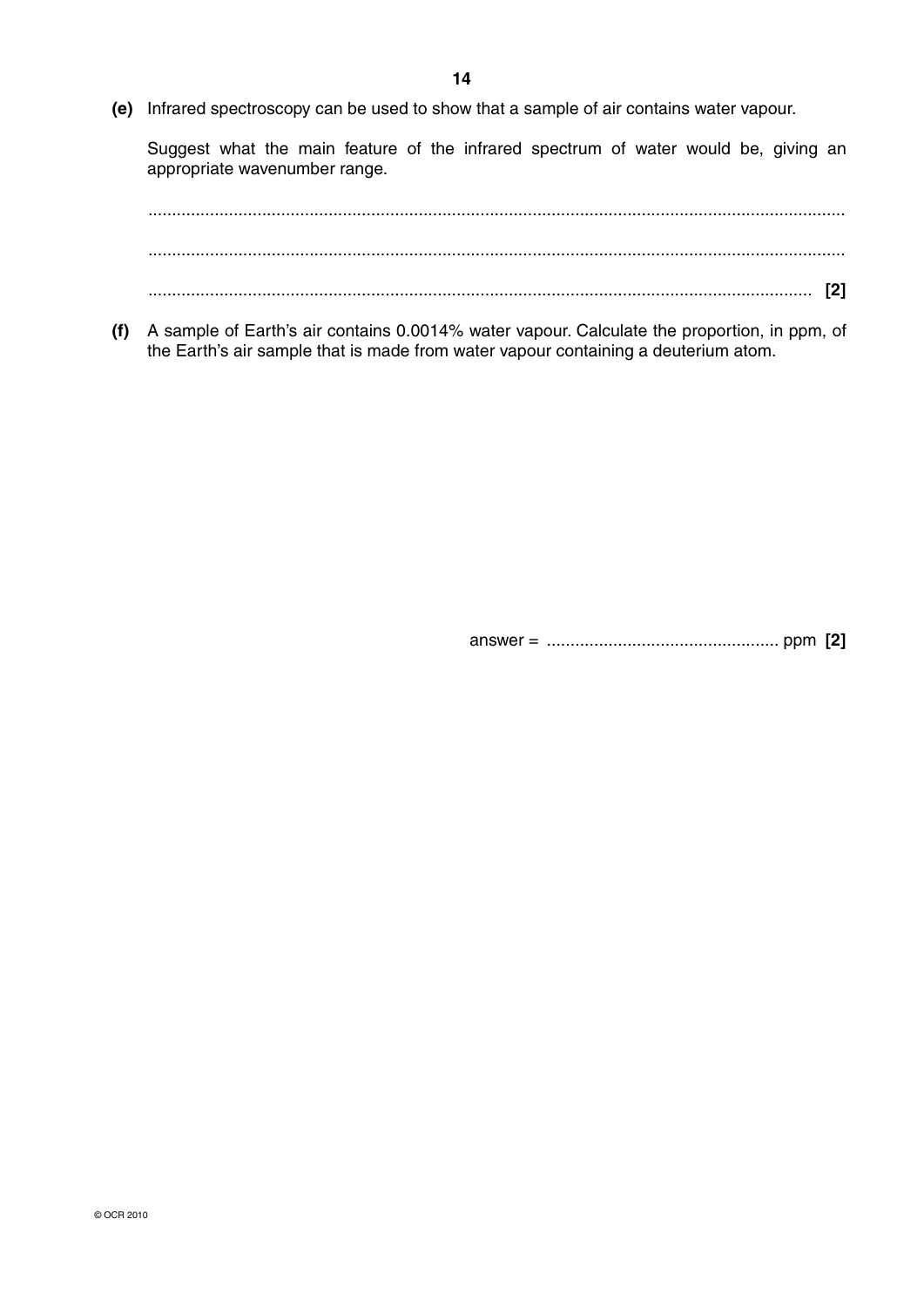- (g) Discuss factors that account for differences in the temperature on Mars compared to the temperature on Earth. In your answer you should:
	- $\bullet$ explain why there is less water vapour and carbon dioxide in the atmosphere of Mars than there is in Earth's atmosphere.
	- explain how this reduction in the amounts of water vapour and carbon dioxide in the  $\bullet$ atmosphere of Mars has contributed to much lower temperatures on Mars than on Earth.



In your answer, you should make clear how the steps you describe are linked to one another.

| $\begin{bmatrix} \begin{bmatrix} 0 & 0 & 0 & 0 \\ 0 & 0 & 0 & 0 \\ 0 & 0 & 0 & 0 \\ 0 & 0 & 0 & 0 \\ 0 & 0 & 0 & 0 \\ 0 & 0 & 0 & 0 & 0 \\ 0 & 0 & 0 & 0 & 0 \\ 0 & 0 & 0 & 0 & 0 \\ 0 & 0 & 0 & 0 & 0 \\ 0 & 0 & 0 & 0 & 0 \\ 0 & 0 & 0 & 0 & 0 \\ 0 & 0 & 0 & 0 & 0 \\ 0 & 0 & 0 & 0 & 0 & 0 \\ 0 & 0 & 0 & 0 & 0 & 0 \\ 0 & 0 & $                                                                                                              |
|---------------------------------------------------------------------------------------------------------------------------------------------------------------------------------------------------------------------------------------------------------------------------------------------------------------------------------------------------------------------------------------------------------------------------------------------------|
| $\begin{minipage}{0.5\textwidth} \begin{tabular}{ l l l } \hline \multicolumn{1}{ l l l } \hline \multicolumn{1}{ l l } \hline \multicolumn{1}{ l l } \hline \multicolumn{1}{ l } \hline \multicolumn{1}{ l } \hline \multicolumn{1}{ l } \hline \multicolumn{1}{ l } \hline \multicolumn{1}{ l } \hline \multicolumn{1}{ l } \hline \multicolumn{1}{ l } \hline \multicolumn{1}{ l } \hline \multicolumn{1}{ l } \hline \multicolumn{1}{ l } \h$ |
| $\begin{minipage}{0.5\textwidth} \begin{tabular}{ l l l } \hline \multicolumn{1}{ l l l } \hline \multicolumn{1}{ l l } \hline \multicolumn{1}{ l l } \hline \multicolumn{1}{ l } \hline \multicolumn{1}{ l } \hline \multicolumn{1}{ l } \hline \multicolumn{1}{ l } \hline \multicolumn{1}{ l } \hline \multicolumn{1}{ l } \hline \multicolumn{1}{ l } \hline \multicolumn{1}{ l } \hline \multicolumn{1}{ l } \hline \multicolumn{1}{ l } \h$ |
| $[6]$                                                                                                                                                                                                                                                                                                                                                                                                                                             |
| [Total: 20]                                                                                                                                                                                                                                                                                                                                                                                                                                       |

## **END OF QUESTION PAPER**